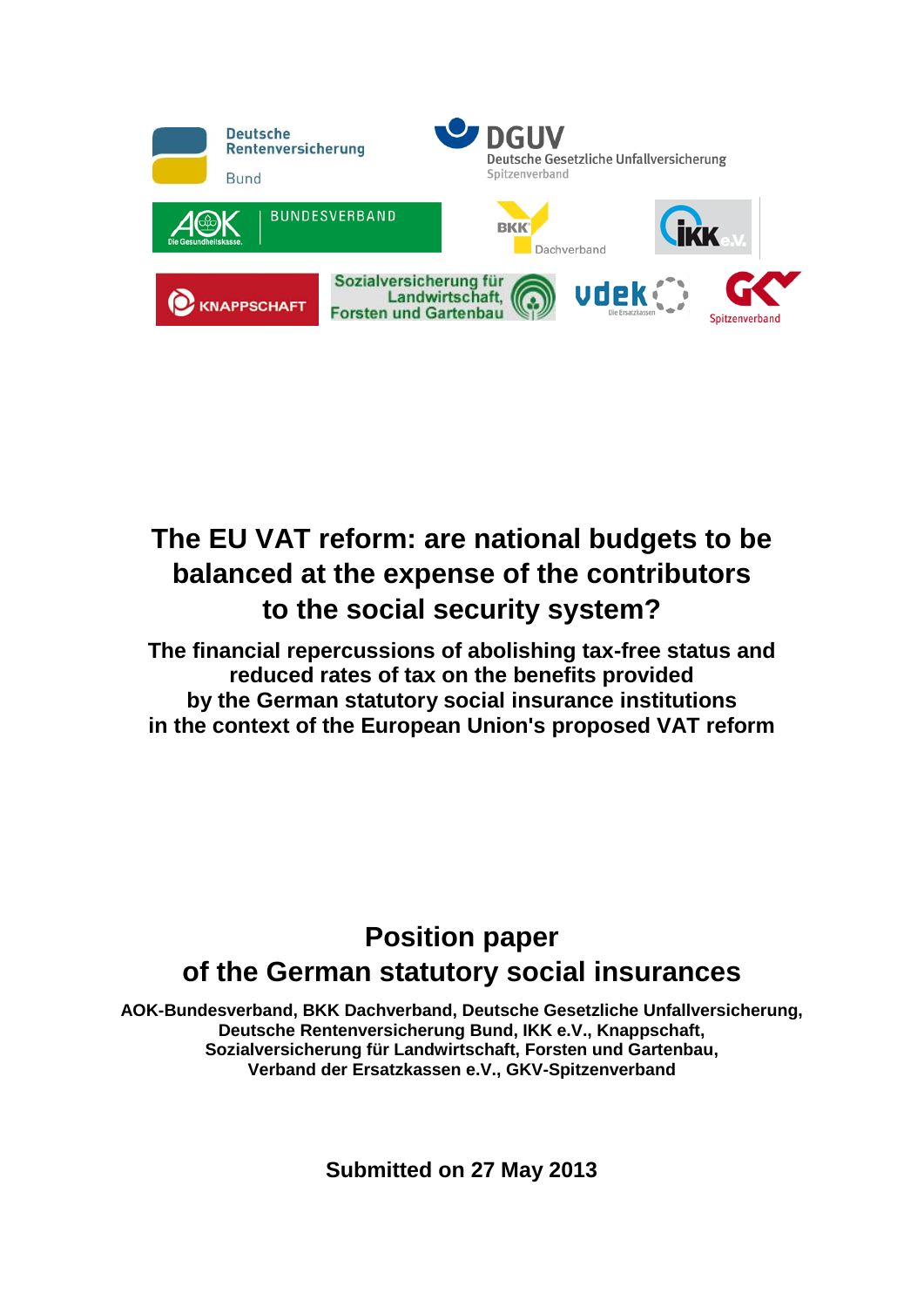#### **Preliminary remarks**

The European Union co-ordinates the VAT systems of the Member States in order to assure the functioning of the Single Market. Over the years, the European Commission has launched various initiatives aimed at reforming this VAT system: these include the Green Paper on the future of VAT, COM(2010) 695 final, issued in December 2010. As part of its actions the Commission is reviewing areas where reduced rates of VAT or exemptions to VAT apply, including in the public or social sector.

The umbrella associations of the German social insurance institutions welcome in principle the objective of simplifying existing VAT legislation and the procedures for its administration. VAT exemptions and reduced rates currently apply however in the interests of those insured by and contributing to the state social insurance systems. The planned reform should not lead to the abolition of the special rates paid by these individuals or of the special status enjoyed by the public bodies responsible for these systems.

The blanket inclusion of public bodies to liability for VAT would lead to a substantially higher financial burden for both the insured individuals and the social security systems in general. This would be the case in particular if the VAT exemption and reduced VAT rates were abolished for benefits which the statutory social insurance bodies purchase from public and private service providers (for example from doctors, clinics and assessors) in fulfillment of their statutory functions, or which they pay for or provide themselves in the form of benefits in kind. For Germany, the social insurance bodies estimate this additional expenditure at €34 billion for 2014, corresponding to an increase in the total social insurance contribution rate of over three percentages points.

The additional expense would have to be met by an increase in contributions and/or by higher subsidies from the German government in certain areas. It cannot be ruled out that benefits would have to be cut in order to fund the changes. The resulting consequences for the economy run contrary to the EU's objective of enhancing its competitiveness within a globalised world.

Abolition of tax-exempt status and reduced tax rates would substantially constrain the freedom of the Member States to structure their social security systems, and thus constitutes interference in an area that is their remit under the Community Treaties.

The umbrella organizations of the German social insurance institutions therefore call for the tax relief granted within the sphere of the social insurance systems to be retained.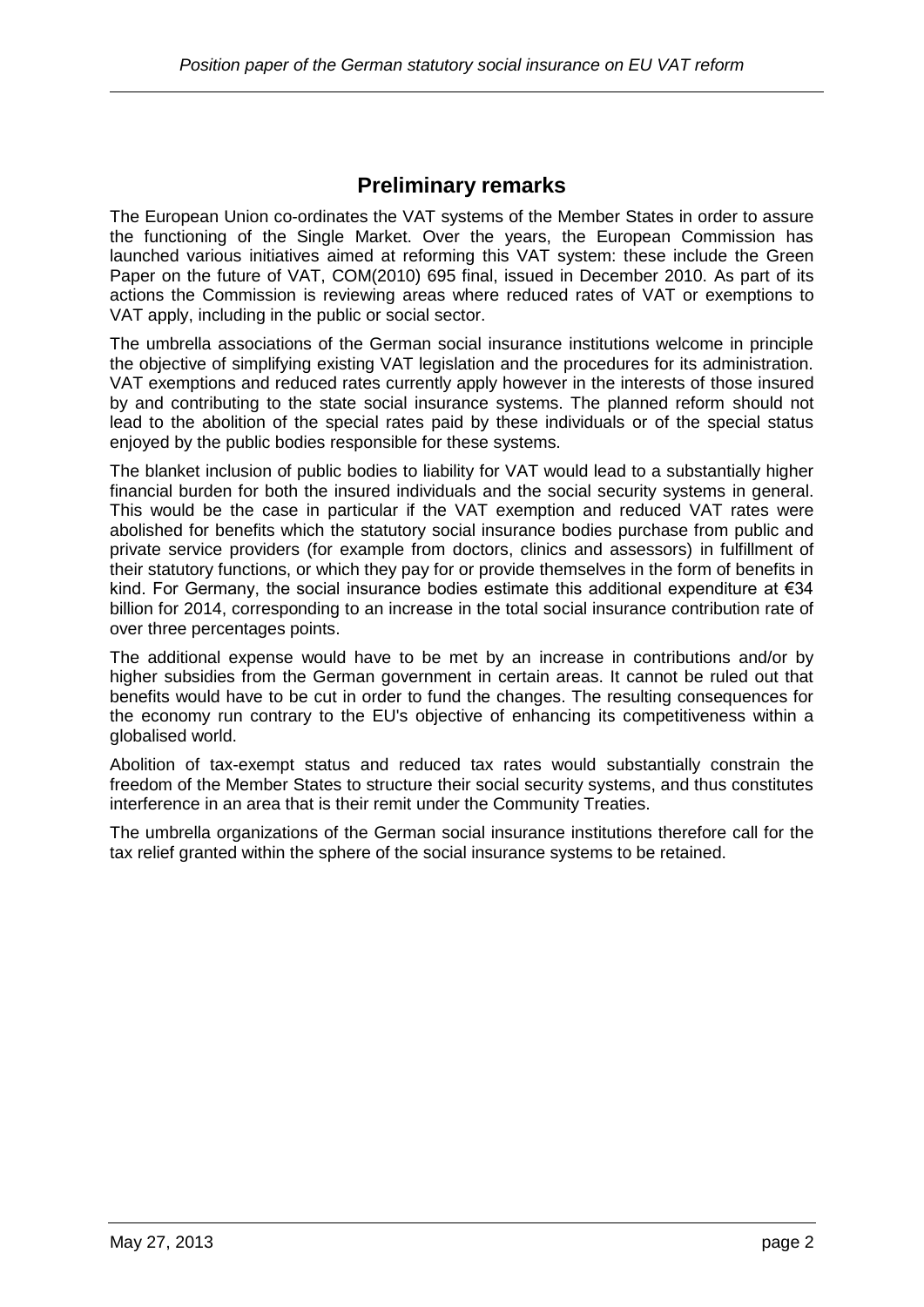#### **Impacts – social insurance overall**

The scenario presented below refers to the abolition of VAT exemptions and reduced rates of VAT only for benefits financed by the German statutory social insurance institutions in fulfillment of their statutory functions. Following an analysis carried out by the umbrella associations of the German social insurance institutions, the anticipated financial impacts of this abolition are set out below.

Should exemption from VAT and reduced VAT rates for benefits be abolished, additional costs of over €34 billion could be expected for the year **2014** for the statutory health, longterm care, retirement, accident and unemployment insurances together. To cover this, the **total social insurance contribution rate** would need to rise by **over 3 percentage points**. (*The effects on the separate branches of the social insurance system are described in more detail below*.)

With regard to the statutory social insurance overall, the following additional points need to be considered:

- The additional expenditure would not be associated with any form of improvement in the benefits delivered to the insured individuals.
- In certain situations, the German federal, regional and local governments would pay the VAT to themselves: for example, where benefits delivered by the statutory accident insurance institutions are financed from the public purse.
- The additional costs within the statutory insurance scheme would have to be compensated for by increases in the contribution rate and/or perhaps by increased subsidies paid by the German government.
- The increases in contributions in certain branches of the social insurance system e.g. health insurance, will have additional impact on other branches. This would be the case where the statutory retirement insurance scheme pays a part of its retired members' health insurance premiums.
- The substantial increase in the overall social insurance contribution rate could have a considerable impact upon the competitiveness of the German economy (rising ancillary wage costs, falling purchasing power).
- The increase in ancillary wage costs could bring additional financial pressure, on for example the health economy, by way of increased remuneration for doctors, hospitals, and other service providers.

#### **Health and long-term care insurance**

For the **statutory health insurance**, the estimated additional cost is put at **€26.56 billion in the year 2014**. In the absence of any other intervention, this would require an **increase in the contribution rate of 2.35 percentage points**. The cost was estimated based upon summarised data for 2011. For the purpose of this estimate, the individual benefits were assigned to the following categories under the current VAT legislation:

- Categories of benefits not subject to VAT
- Categories of benefits subject to the reduced VAT rate
- Categories of benefits already subject to the normal VAT rate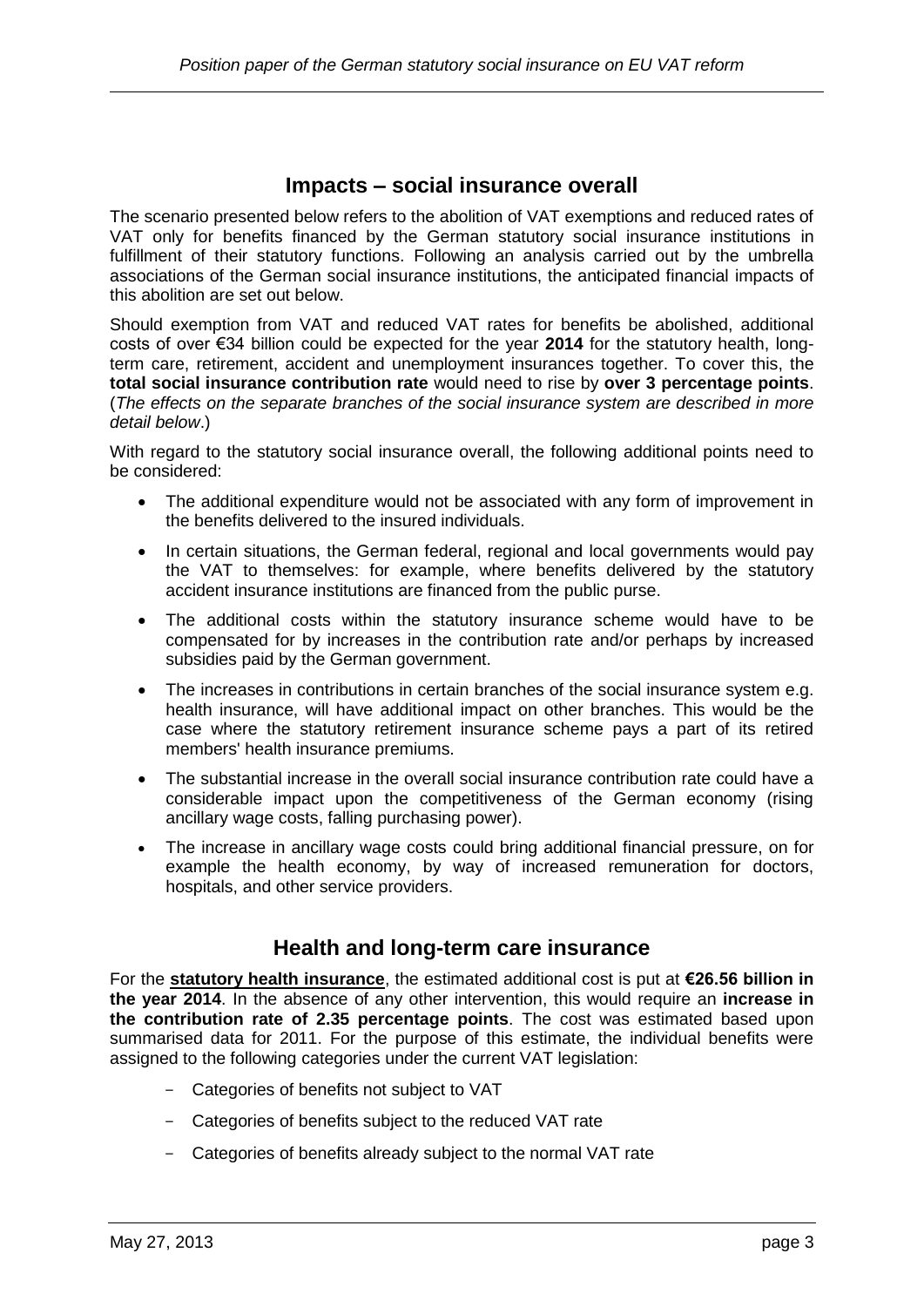The summarised data did not allow however all benefits delivered by the statutory health insurance to be assigned precisely to the individual categories defined; this would require a more detailed study. The estimate therefore constitutes a scenario which assumes that all benefits that are currently VAT-free would in future be subject to full VAT, and all benefits currently subject to the reduced rate of VAT would in future be subject to the standard VAT rate. The greatest additional cost is observed in the areas of treatment by doctors and treatment within hospitals, which in 2011 accounted for 56.6% of the total expenditure for benefits. At present, all treatment by doctors and treatment in hospitals is VAT-exempt. Abolition of VAT-free status in 2014 for these two categories of benefits would result in the statutory health insurance institutions facing additional costs of approximately €19.92 billion.

Within the **statutory long-term care insurance** system, **potential additional costs of approximately €3 billion may be assumed for 2014**, which corresponds to an increase of **approximately 0.27 percentage points** in the contribution rate. The items exempt from VAT cannot be clearly classified in all cases. Nevertheless, it may be assumed that the additional expenditure is in the order of magnitude stated.

These figure are calculated on the same basis as that used for health insurance. On the benefits side, a steeper rise in expenditure for benefits (approximately 4.5% p.a. on average) may be assumed, based upon the data from previous years and the topical issue of further development of long-term care provisions.

#### **Retirement pension insurance**

The **German retirement insurance scheme** is responsible for part of the health insurance contributions of the retired persons it insures. An increase in the contribution rate as calculated above of 2.35 percentage points for the statutory health insurance as a result of taxation of benefits in the out-patient and in-patient care sector corresponds approximately to an additional €2.35 billion which would have to be paid by the retirement insurance scheme for the contributions concerned.

Within its rehabilitation function, the German retirement insurance scheme pays around €5.6 billion for rehabilitation benefits for its insured persons. Abolition of VAT exemption/reduced VAT rates, where relevant, would impact upon benefits accounting for approximately  $\epsilon$ 3 billion per annum. For these benefits, the retirement insurance scheme would have to pay an additional €0.57 billion.

According to preliminary estimates, the retirement insurance scheme would thus face **additional expenditure of around €3 billion for health insurance contributions and rehabilitation benefits alone**. This additional expenditure would have to be compensated for by an **increase of 0.31 percentage points** in the contribution rate for the statutory retirement insurance premium.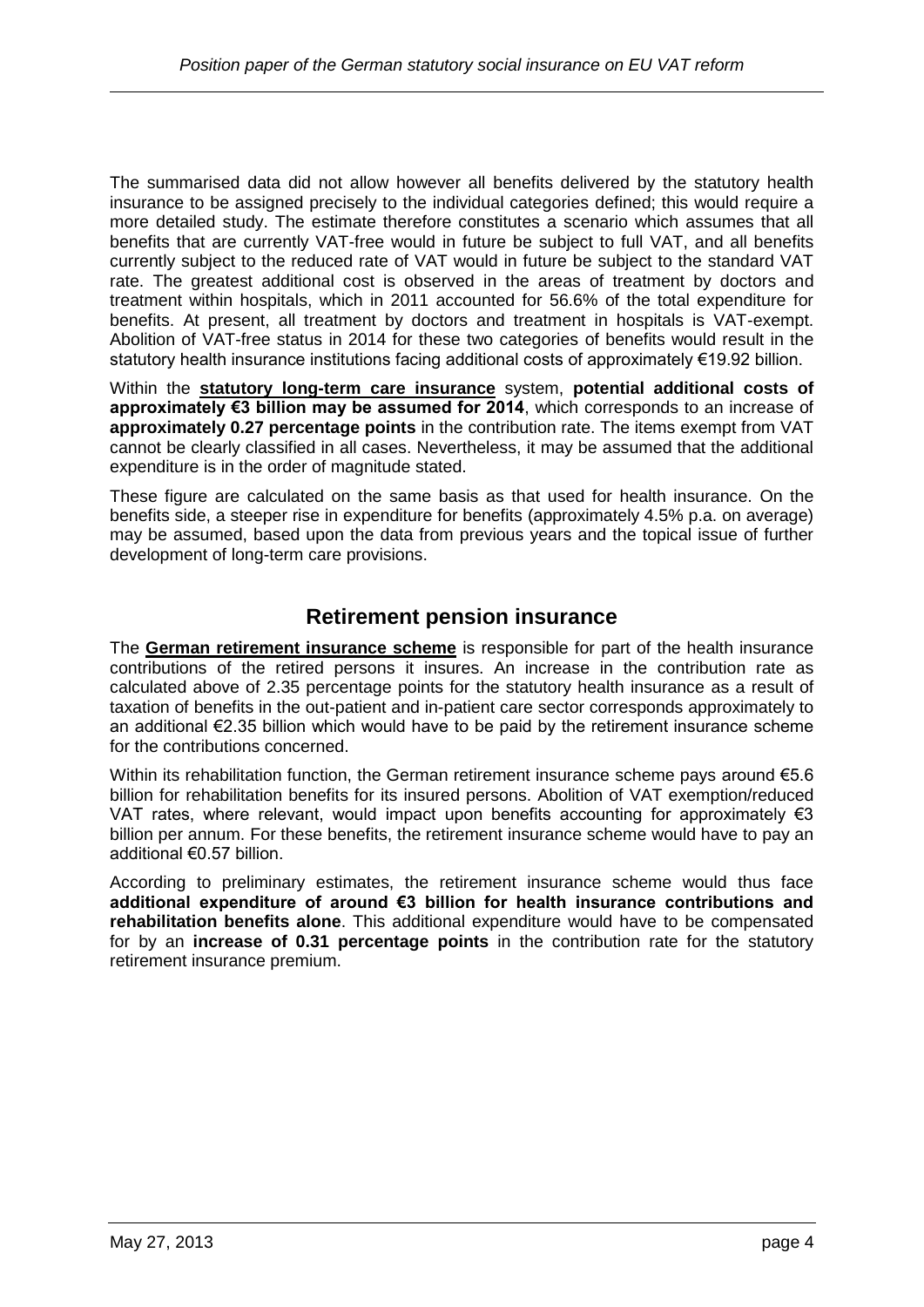#### **Accident insurance**

Within trade and industry, the agricultural sector and the public sector, the **German social accident insurance** delivers comprehensive benefits in kind and services, in addition to cash payments, following occupational accidents and diseases. These benefits include curative treatment, medical rehabilitation and care, and benefits for participation in working life and life in the community. Over €3 billion was spent in 2011 for these benefits in kind and services.

To date, these benefits have not been subject to VAT. Had they been subject to VAT, this would have given rise to additional costs of around €0.58 billion in 2011. Based on average cost increases over the last five years, an estimated **€0.67 billion** would have to be paid in VAT.

These additional costs would be keenly felt by those paying the contributions, i.e. businesses in trade and industry and the agricultural sector and the German federal, regional and local administrations. In trade and industry alone, the average contribution rate in 2011 would have been 1.4% instead of 1.3%. The total contributions paid to the statutory accident insurance would have been 4% higher in trade and industry, 7% higher in the agricultural sector, and 9% higher in the public sector. To some extent, this VAT would be paid out of the public purse.

**Certain cash benefits would give rise to additional cost increases**. A VAT reform of this kind would result in increases in contributions in all branches of the social security system. The German Social Accident Insurance pays injury benefit and temporary allowances where appropriate, to which these social insurance premiums are added.

### **Unemployment insurance**

Within the budget of the **German Federal Agency for Employment**, the costs of benefits under labour market policy would be particularly affected by abolition of the special VAT regimes. Under Section 4 of the German VAT Law, the bodies responsible for such measures are currently generally fully exempt from VAT. Abolishing the reduced VAT rate and VAT exemption would have an indirect impact upon the Agency's budget. Assuming that the bodies delivering benefits would be subject to VAT at 19% and that they would pass on the VAT in full to the Agency, the latter would face additional expenditure of around €725 million per annum.

In addition, the Agency would be impacted by the increased expenditures faced by other branches of social security and resulting in increased contribution rates for health insurance, long-term care insurance and retirement insurance equivalent to 2.93 percentage points in total. The Agency would therefore have to fund expenditure of around **€450 million** per annum from its budget for the social security contributions levied upon **unemployment benefits**.

Further, the increased contribution rates for the statutory social insurance would result in increased expenditure for the employer's component of the social insurance contributions for the Agency's own employees, and for supplementary benefits. Expenditure of around a further **€46 million** would have to be found in the **budget**.

Altogether, the resulting **additional expenditure** for the Agency would be in the order of **€1,221 million** per annum (equating to **around 0.14 percentage points on the contribution rate)**. In the face of these impending additional costs, the German Federal